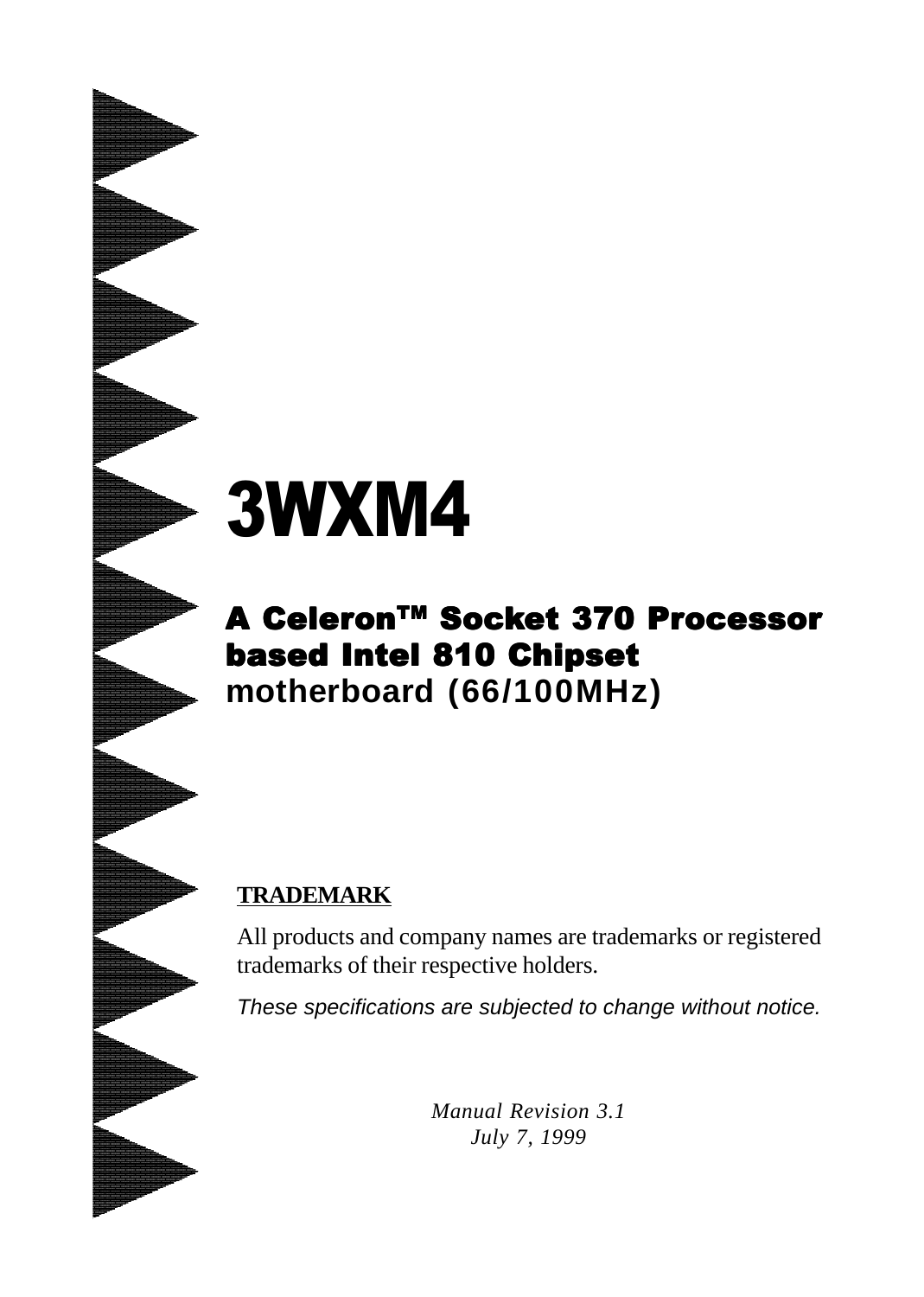## FEATURES

#### **3WXM4 Features:**

- 3WXM4 is based on the Intel Celeron<sup>TM</sup> Processor operating at 300A ~ 466MHz (66MHz) or 100MHz FSB for feature processor on PPGA 370 socket. The board is configured by an Easy-Setting-Single-Jumper (E.S.S.J.) to match your CPU clock speed.
- CPU clock ratio from  $3x$ ~8x setting in BIOS.
- Designed with Intel's 810 chipset.
- Supports up to 512 MB of DRAM (minimum of 16 MB) on board, You can use 168-pin DIMM x 2. It will run Synchronous DRAM memory (SDRAM) at 100MHz.
- 64-bit system memory interface with optimized support for SDRAM at 100MHz.
- Integrated 2D & 3D Graphics Engine, H/W Motion Compensation Engine, 230MHz DAC and 4MB Display Cache
- AC'97 2.1 Audio CODEC onboard.
- Supports (3) 32 bit PCI slots, provides (2) independent high performance PCI IDE interfaces capable of supporting PIO Mode 3/4 and Ultra DMA 66 devices. The 3WXM4 supports (3) PCI Bus Master slots and a jumperless PCI INT# control scheme which reduces configuration confusion when plugging in PCI card(s).
- Supports ATAPI (e.g. CD-ROM) devices on both Primary and Secondary IDE interfaces.
- Designed with Winbond W83627HF LPC (Low Pin Count) I/O: (1) floppy port, (1) parallel port (EPP, ECP), and (2) serial ports (16550 Fast UART)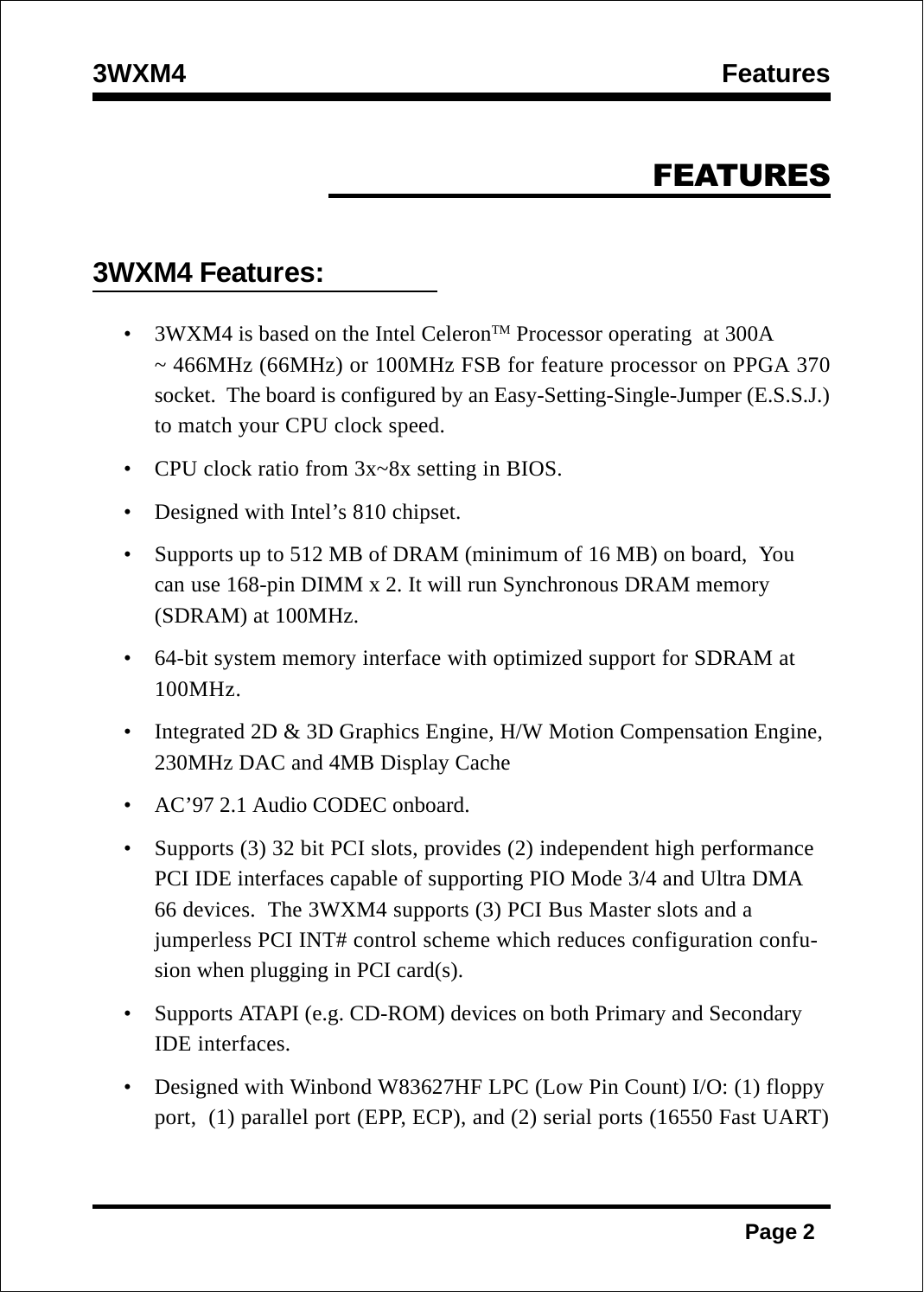- Includes a PS/2 mouse connector.
- Allows use of a PS/2 keyboard.
- Features Award Plug & Play BIOS. With 4MB(FWH) Flash Memory you can always upgrade to the current BIOS.
- 3WXM4 utilizes a Lithium battery which provides environmental protection and longer battery life.
- Supports the Universal Serial Bus (USB) connector. The onboard ICH (82801) chip provides the means for connecting PC peripherals such as; keyboards, joysticks, speaker, and mouse.
- Built-in ATX 20-pin power supply connector.
- Software power-down when using Windows® 95/98.
- Supports ring-in feature (remote power-on through external modem, allow system to be turned on remotely.
- Resume by Alarm Allow your system to turn on at a preselected time.
- Supports CPU Hardware sleep and SMM (System Management Mode).
- Supports Hot key, Any key or password Keyboard power ON function (KBPO).
- Supports the CPU, PWR and Chassis fan Auto stop in the sleep mode.
- Supports the System Power LED (PANEL) blinks in the sleep mode.
- Built-in WOL (Wake On Lan) Connector.
- Supports the AMR Connector for enables the software modem. The Modem Riser Card (MR) or Modem Codec (MC) must be secondary only on the 3WXM4.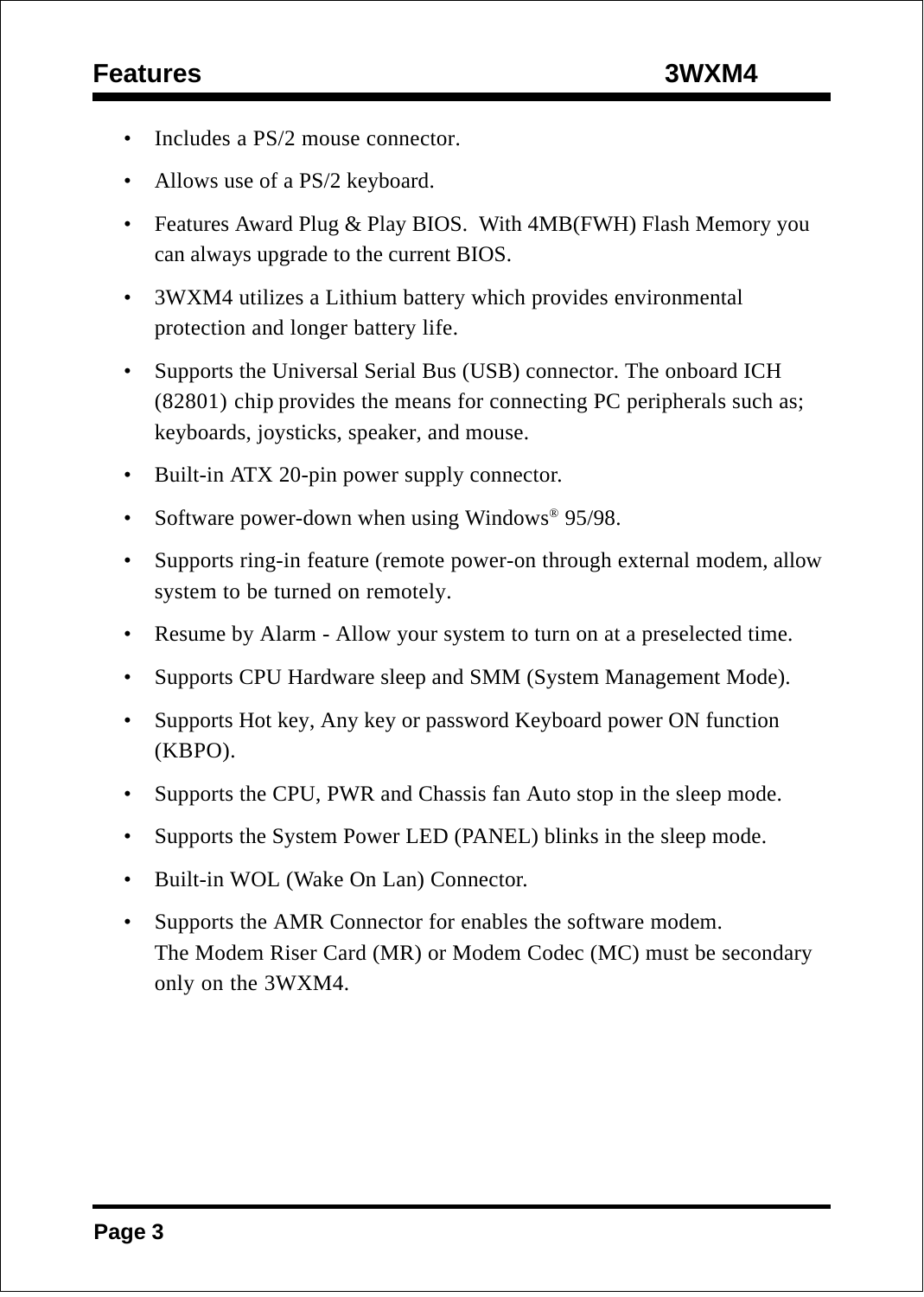# **3WXM4 Detailed Layout**



*Figure 1*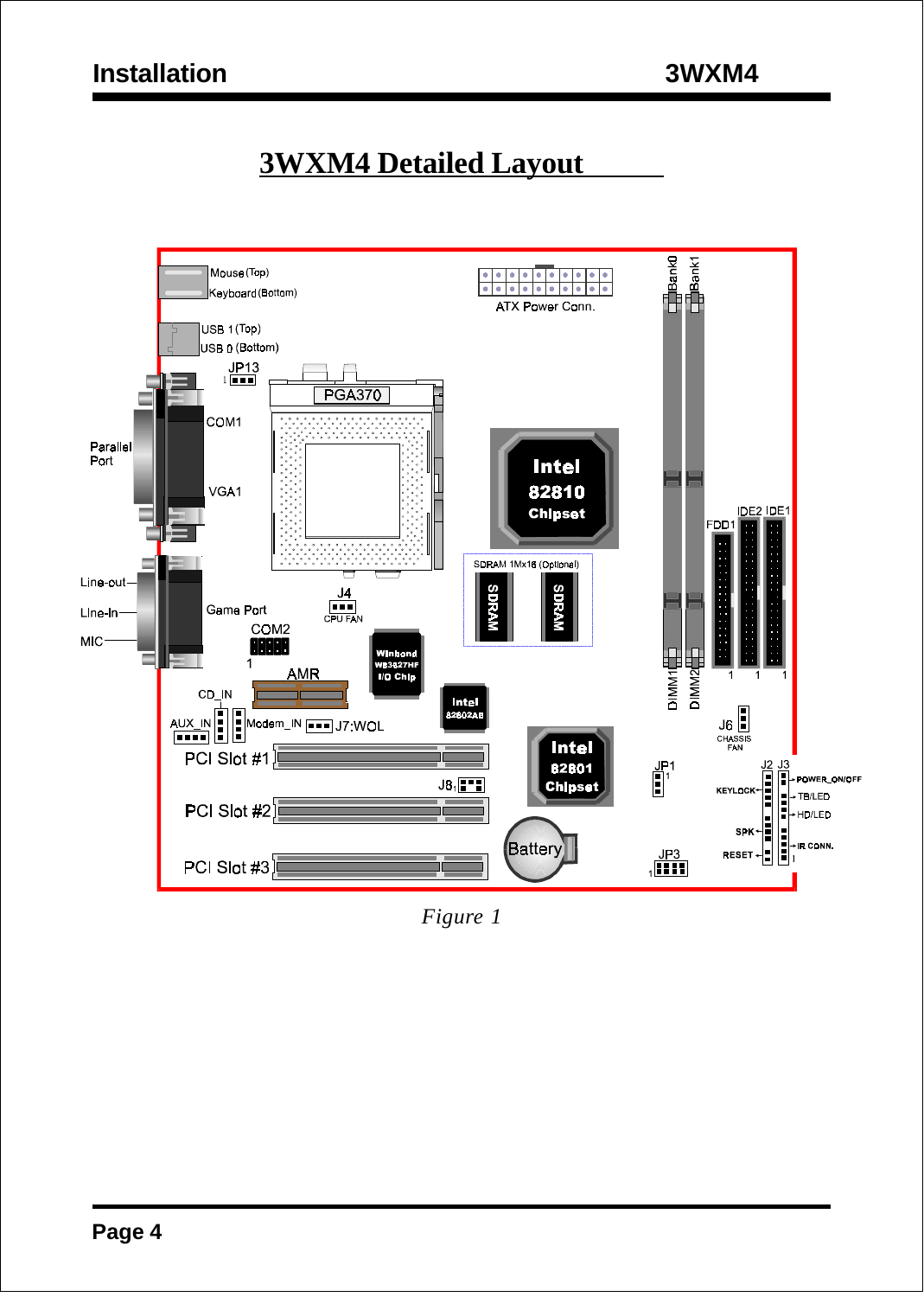# Easy Installation Procedure

#### Easy Installation Procedure

The following must be completed before powering on your new system:

**Configure Jumpers to match your hardware System Memory Configuration Device Connectors**

## Configure Jumpers

The 3WXM4 designs all motherboards with the fewest jumpers to make your installation fast and easy.

The following will describe all of the jumpers that you are required to set before moving on to step 2.

#### *Note: The jumpers as depicted as shown (Figure 1) in their correct physical orientation.*

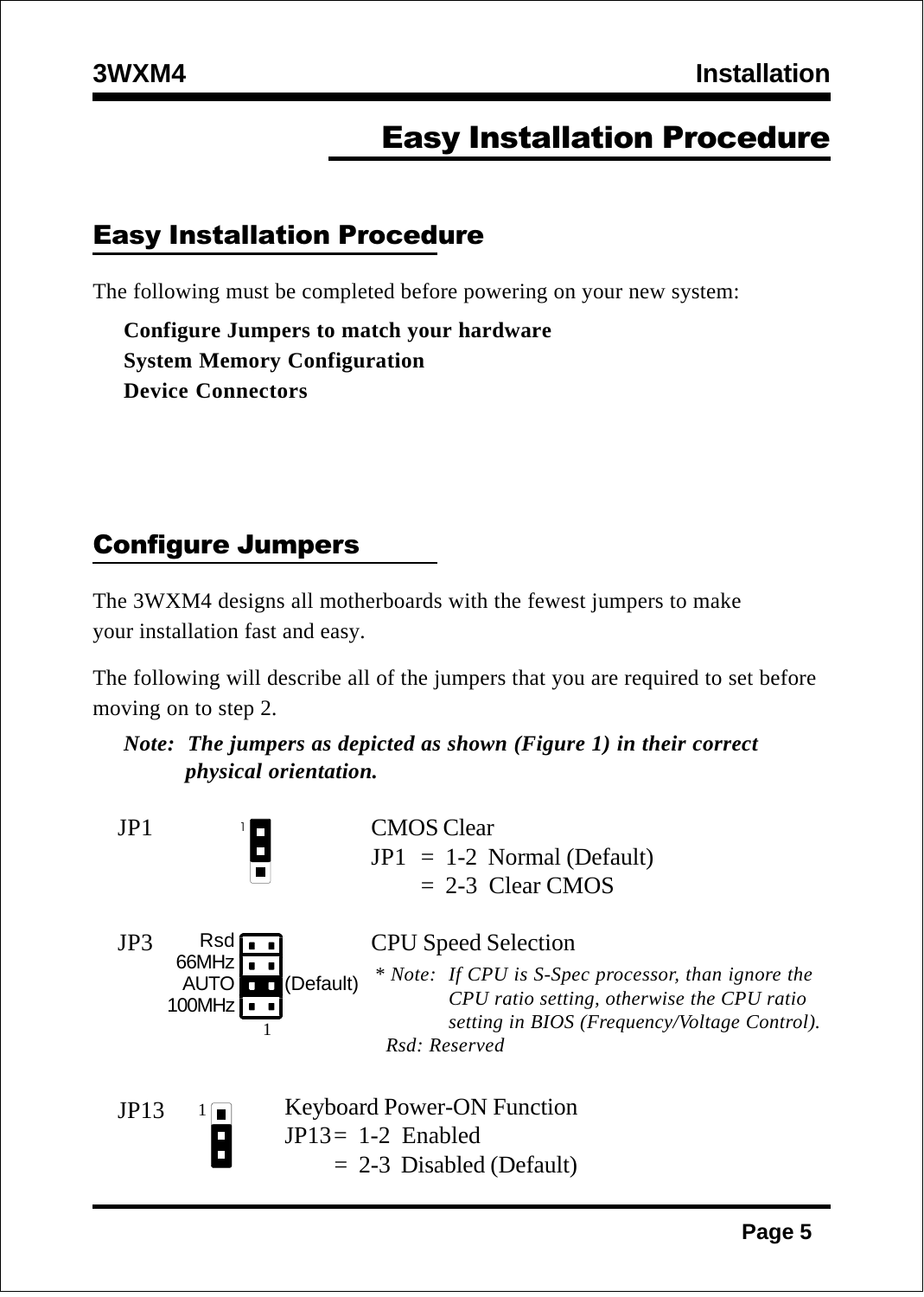## System Memory Configuration

### Memory Layout

The 3WXM4 supports (2) 168-pin DIMMs (Dual In-line Memory Module). The DIMMs can be either EDO (Extended Data Out) or SDRAM (Synchronized DRAM).

- 100MHz system memory bus frequency. Even if the system host bus is 66MHz.
- 8MB to 256MB using 16MB/64MB technology (512MB using 128MB) technology).
- 256MB Support Registered synchronous DRAM Memory Modules.
- We recommend to installed the "PC/100MHz SDRAM Spec.", using DIMM SDRAM must be 125MHz (-8ns) bus speed. If used 100MHz (-10ns) SDRAM may be critical timing for the motherboard.
- DIMM SDRAM may be 100MHz (-10ns) or 125MHz (-8ns) bus speed.

Figure 2 and Table 1 show several possible memory configurations using



| ıaur |  |
|------|--|
|------|--|

| <b>Total Memory</b>  | DIMM <sub>1</sub><br>(Bank 0/1)                 | DIMM <sub>2</sub><br>(Bank 2/3)                 |
|----------------------|-------------------------------------------------|-------------------------------------------------|
| $= 256MB$<br>Maximum | SDRAM*<br>16MB, 32MB, 64MB,<br>128MB, 256MB X 1 | None.                                           |
| $= 512MB$<br>Maximum | SDRAM*<br>16MB, 32MB, 64MB,<br>128MB, 256MB X 1 | SDRAM*<br>16MB, 32MB, 64MB,<br>128MB, 256MB X 1 |

 *\* SDRAM only supports 16, 32, 64, 128, 256MB DIMM modules.*

*Table 1*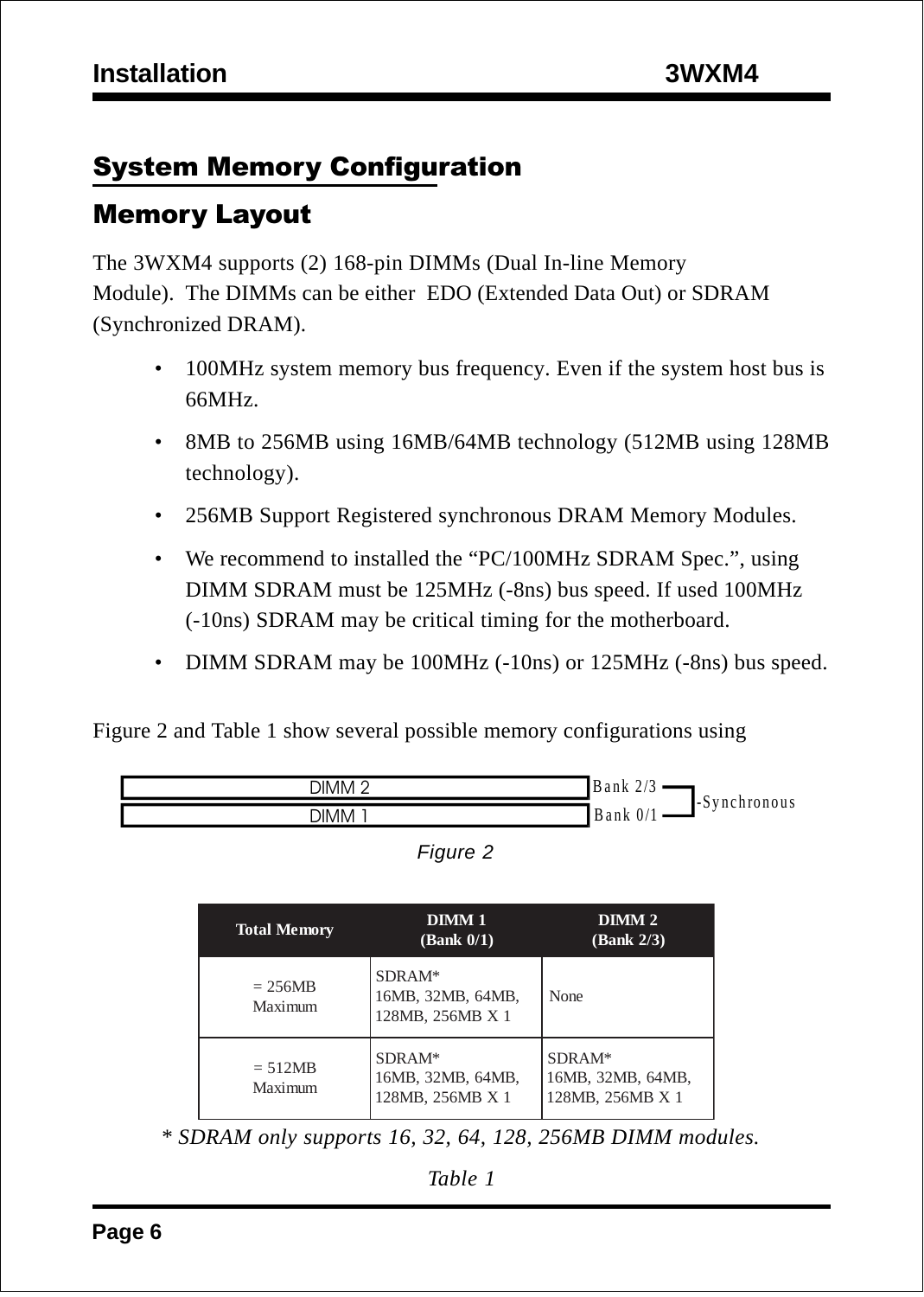#### Device Connectors

#### **Please install the motherboard into the chassis.**

Now that your motherboard is installed you are ready to connect all your connections (figure 6). *parallel port Joystick/Midi*





- **J2,J3**: Chassis Panel Connector
	- Keylock, Speaker, Reset, Sleep, Turbo LED and HDD LED
- **J4**: CPU Fan Power
	- A plug-in for the CPU Fan Power
- **J6**: Chassis Fan Power
	- A plug-in for the chassis Fan Power
- **J7**: WOL (Wake On Lan) Connector
- **J8**: SB-LINK Connector
	- 5-PIN Header for PCI Sound Card.
- **PW2**: ATX Power Connector
	- 20-pin power connector
- **IDE1**: Primary IDE Connector
- **IDE2**: Secondary IDE Connector
- **FDD1**: Floppy Controller Connector
- **CD-IN**: CD Audio\_IN Connector
	- Pin1(CD\_IN\_Left), Pin2/Pin3(GND), Pin4(CD\_IN\_Right)
- **AUX\_IN**: Auxiliary Line\_IN Connector
	- Pin1(Left Line IN), Pin2/Pin3(GND), Pin4(Right Line-IN)
- **MODEM\_IN**: Telephony Connector
	- Pin1(Audio in), Pin2/Pin3(GND), Pin4(Mic-out to Modem)